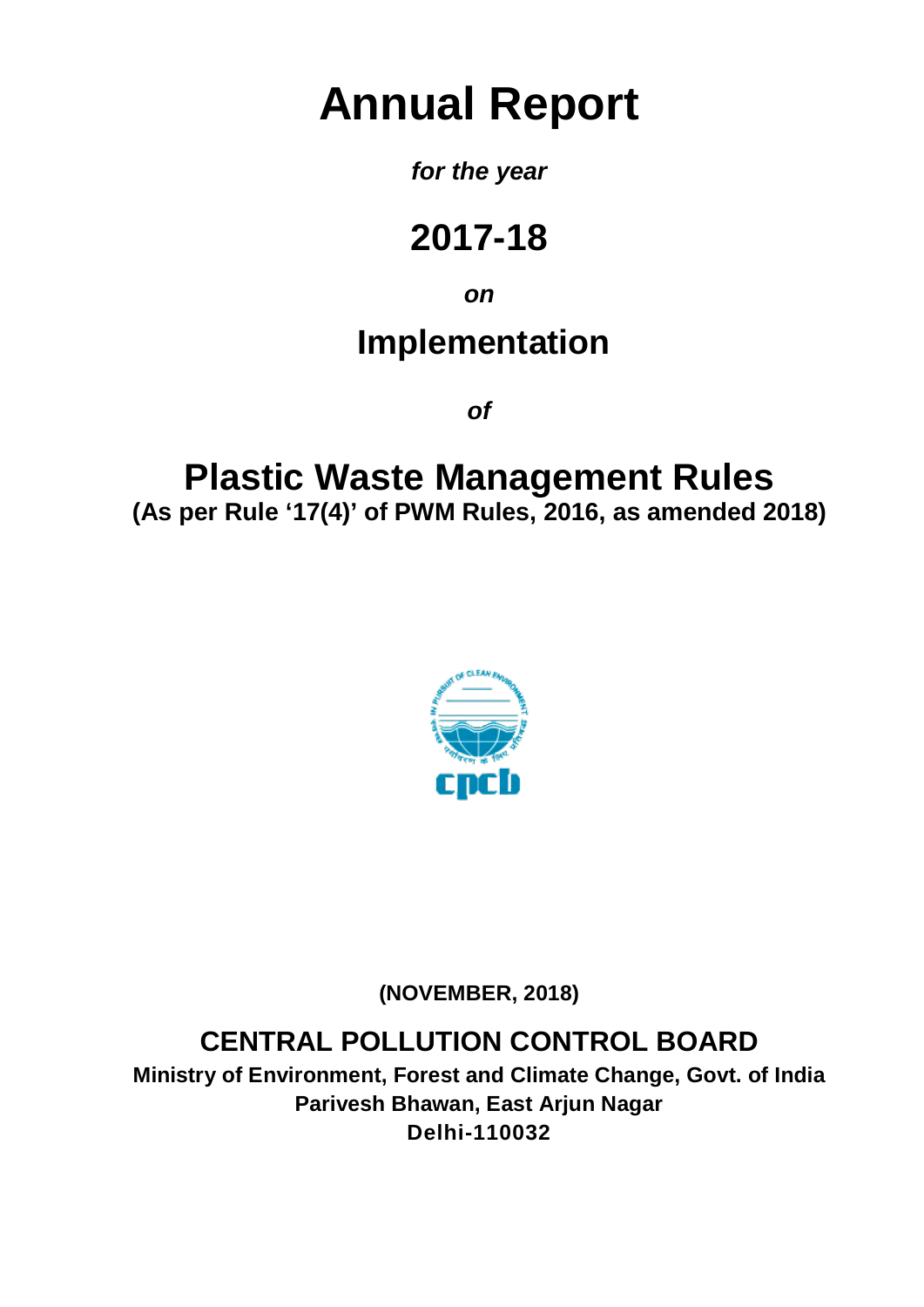#### **1.0 Introduction:**

As per the Rule '17(3)'of Plastic Waste Management Rules, 2016, as amended 2018, each State Pollution Control Board or Pollution Control Committee shall prepare and submit the Annual Report to the Central Pollution Control Board on the implementation of these rules by the **31st July of each year**. Also, as per provision "17(4)" of PWM Rules, 2016, as amended 2018, the Central Pollution Control shall prepare a consolidated report on use and management of plastic waste and forward it to the Central Government along with its recommendation by **31.08.2018.**

Therefore, in accordance with the PWM Rules, 2016, as amended, 2018 based on available information from **14 SPCBs/PCCs,** a consolidated annual report for the year 2016-17 has been prepared, including State-wise observations of the current status of implementation of Plastic Waste Management Rules in each State/UT. Besides, recommendations for better implementation of PWM Rules, 2016, as amended 2018 have also been provided in the report.

#### **2.0 Prescribed Authority for Implementation of Plastic Waste Management Rules, 2016 as amended 2018.**

The Prescribed Authority are responsible for implementation of the Rules: -

- 1) The **State Pollution Control Board** in respect of State and **Pollution Control Committee** in respect of a Union territory shall be the authority for enforcement of the provision of these rules relating to registration manufacture of plastic products and multi-layered packaging, processing and disposal of plastic wastes.
- 2) The concerned **Secretary-in-charge of Urban Development** of the State or a Union Territory shall be the authority for enforcement of the provision of these rules relating to waste management by waste generator, use of plastic carry bags, plastic sheets or like, covers made of plastic sheets and multi-layered packaging.
- 3) The concerned **Gram Panchayat** shall be the authority for enforcement of the provision of these rules relating to waste management by the waste generator, use of plastic carry bags, plastic sheets or like, covers made of plastic sheets and multilayered packaging in the rural area of the State or a Union Territory.
- 4) The Authorities referred to in sub-rules (1) to (3) shall take the assistance of the **District Magistrate or the Deputy Commissioner** within the territorial limits of the jurisdiction of the concerned District in the enforcement of the provision of these rules.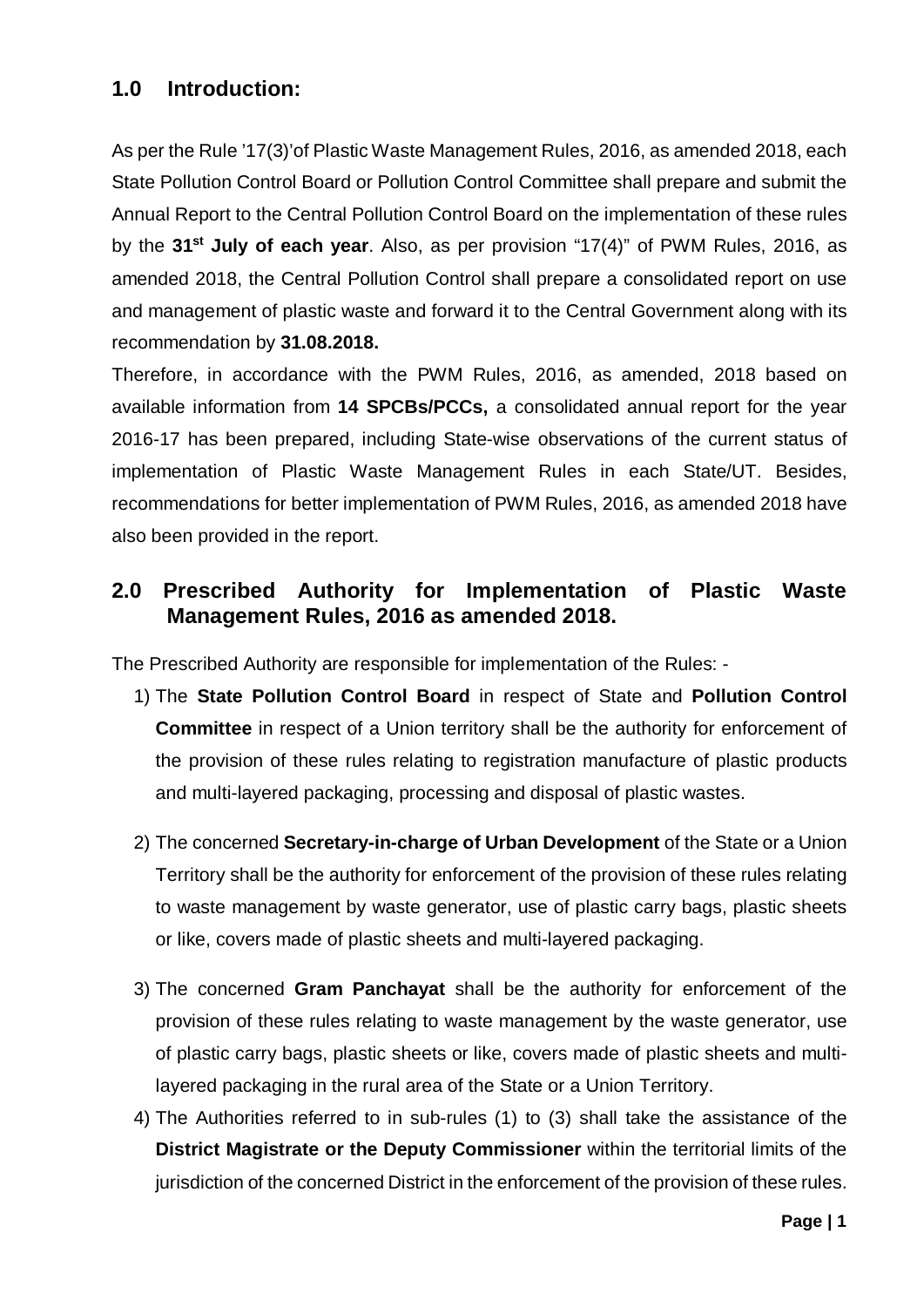There are **35 SPCBs/UTs**, of which only **14 SPCBs/PCCs** have submitted partial information after repeated reminders. Remaining SPCBs/PCCs have not submitted information till date on implementation of the PWM Rules, 2016. However, based on information received from **14 SPCBs/PCCs**, State-wise & Union Territory-wise observations are given below: -

#### **3.0 State-wise Observations:**

- **1. Arunachal Pradesh:** The estimated plastic waste generation in the State is 6 MT/annum during 2017-18. There are no plastic manufacturing or recycling & unregistered units in State. There is ban on use of plastic carrybags. The details of processing of the waste as per IRC code in compliance of the PWM Rules, 2016, as amended 2018 has not provided. The State Government has not constituted State Level Monitoring Committee (SLMC).
- **2. Bihar:** The estimated plastic waste generation is approximately 2280MT/annum during 2017-18. There are only 1 registered & 40 unregistered plastic manufacturing/recycling units. The information related to use and waste management is not available. The SLMC has been formed in the State. There are140 Municipal Authorities and 87 Nagar Panchayats. The details regarding plastic waste management has not been provided.
- **3. Chandigarh:** The estimated plastic waste generation in the UT is not provided data annum. There are 126 registered plastic manufacturing/recycling units. As per provisions5 & 6 of PWM, Rules 2016, as amended time to time. Municipal Authority, collects solid waste by door to door collection mechanism and transported to waste processing plant for final disposal. Further, a proposal for converting waste plastic into oil is under consideration. The UT Government has not constituted SLMC. The UT of Chandigarh has one (1) Municipal Authority.
- **4. Gujarat:** The estimated plastic waste generation is approximately 269808 MT/annum during 2017-18. There is 869 registered plastic manufacturing/recycling units and 10 multi-layered plastic units. There is no unregistered plastic manufacturer/recycler present in the State. As per provision '5(b)' of PWM Rules, 2016, as amended, 2018 approximately 68973.25 MT of plastic waste co-processed in cement plants. Further, the use of plastic carry bags is completely banned in the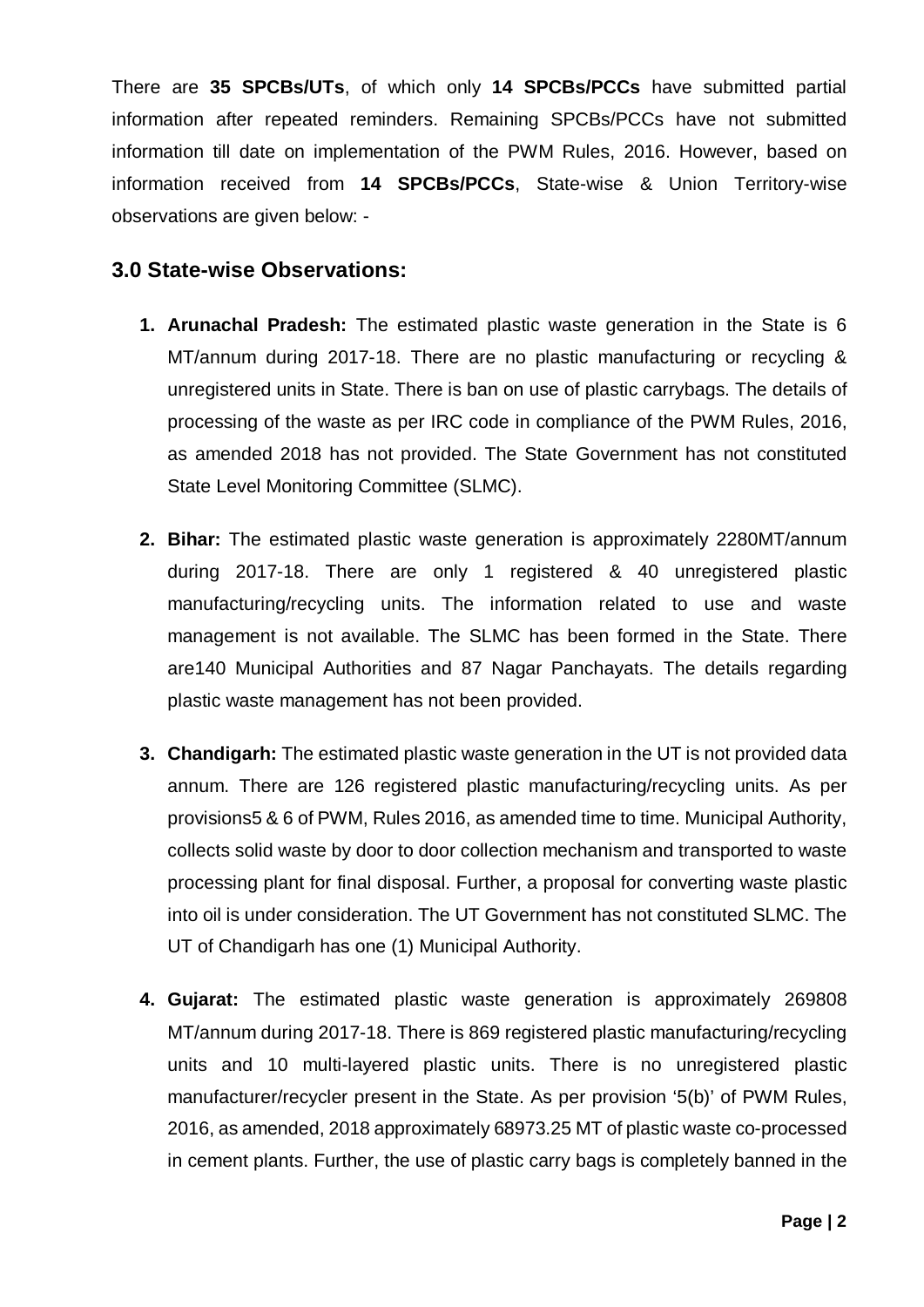city of Gandhinagar. Marking and labelling provisions, mentioned under PWM Rules, 2016, as amended, 2018 are followed by most of the manufacturers present in the State. During financial year 2016-17, show-cause-notices have been issued to 69 units and direction (closure) have been issued to 15 units on violation of PWM Rules, 2016 as amended time to time. The State has total 167 Municipal Authorities however 15 Municipal Authorities have submitted annual reports.

- **5. Jammu & Kashmir:** The estimated that approximately 27870 MT/annum of plastic waste has been generated during 2017-18. There are 187 registered plastic manufacturing/recycling units and 21 units are multilayered plastic & & 22 unregistered units. Practice of proper labelling and marking of plastic carry bags are not followed by all the manufacturers. SLMC body has not been constituted by the State Government. 99 No. of violations have been compounded on the spot and amount of Rs. 62,200 & notices served to the defaulters total 22. There are only 20 ULBs submitted the AR out of 80 in the State.
- **6. Manipur:** It is estimated that approximate 24 MT/annum of plastic waste is generated during 2017-18. There are 2 plastic carrybag, 3 MLP manufacturing units & 4 recycling units registered in the State. There are 15 unregistered plastic manufacturing/recycling units in the State. There is complete ban on manufacture, import, storage, transportation, sale and use of plastic carry bags in the State. Practice of proper labelling and marking of plastic carry bags are not followed by all the manufacturers. There are not provided any detail of Plastic was SLMC body has been constituted by the State Government. The violation of the states 16 districts of Manipur sized 11000 kg of plastic carry bags, plastic films, wrapping sheets below 50 microns have been seized. There are 654 Municipal Authorities in the State.
- **7. Meghalaya:** Approximately, 15.096 MT/annum of plastic waste is generated during 2017-18. There is no multi-layer plastic unit and 4 registered plastic manufacturing/recycling units. There is partial ban on use of plastic carrybags in some places. SLMC meeting held to review implementation of PWM Rules, 2016, as amended, 2018 as amended 2018. Workshops have been organized in association with CPCB with all the cement plant to promote use of plastic waste in co-processing. There are 7 Municipal Authorities.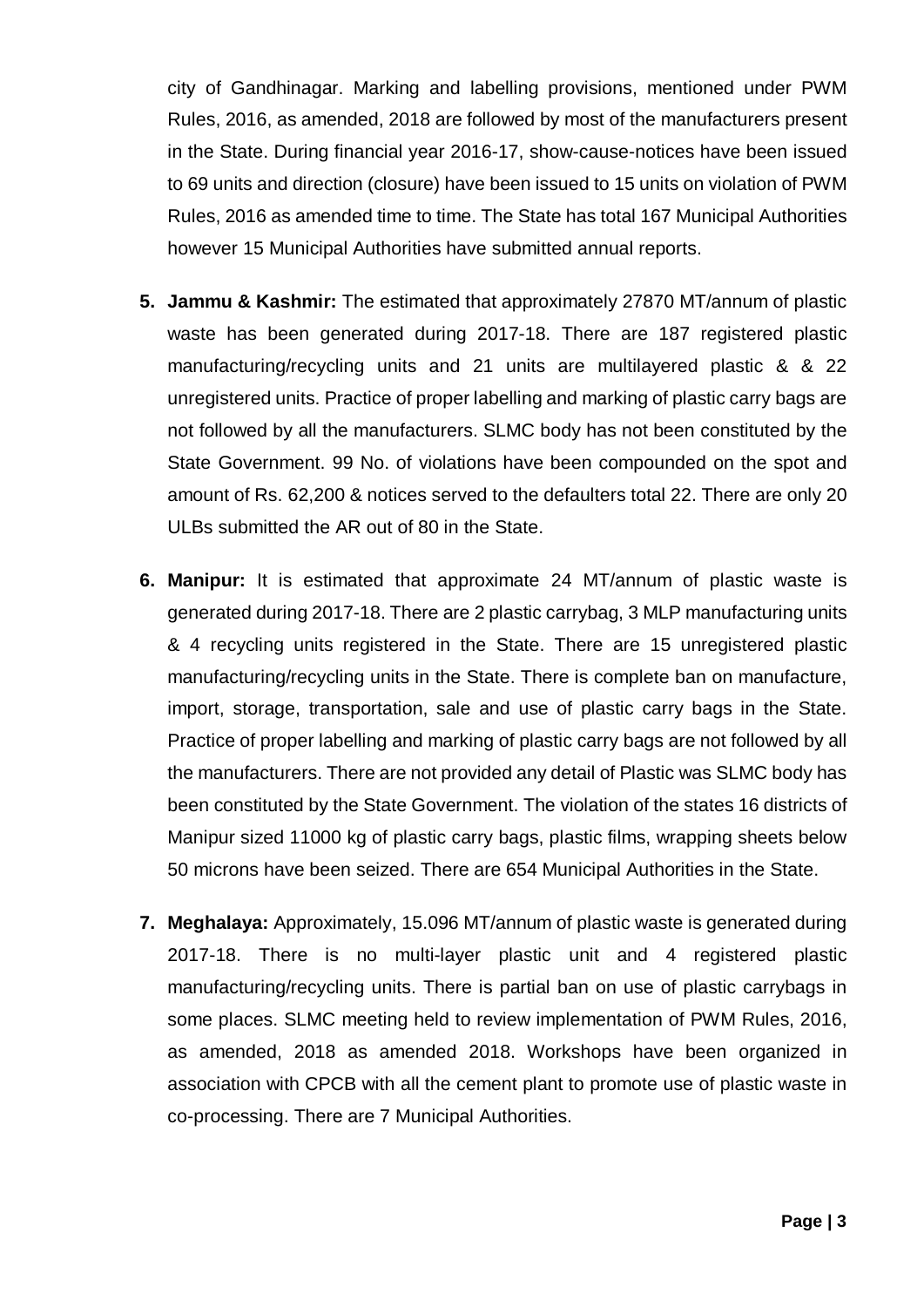- **8. Madhya Pradesh:** The estimated plastic waste generation in the State is approximately 50457.07 MT/annum during 2017-18. There are approximately 25 registered plastic manufacturing/recycling units and 30 multilayered plastic units. Out of 6437 metric MT, 4383 MT plastic waste is co-processed in cement plants, 2000MT is recycled and 54MTis utilized in the road construction. There is no violation reported in respect of thickness of carrybags. SLMC meeting held and given recommendations for implementation of PWM Rules, 2016, as amended, 2018 as amended 2018.There are 139 Municipal Authorities.
- **9. Nagaland:** Information regarding plastic waste generation is not provided. There are 7 registered plastic manufacturing/recycling units in the State. The Board constructed bitumen polymer road within office premises. The Government of Nagaland has banned use of poly bags/plastic carry bags in the State with effect from 1st January 2004. Provision for marking and labelling of carrybags are followed in Kohima and Dimapur City. The State Government has constituted SLMC Body to monitor implementation of the Plastic Waste Management Rules, 2016, as amended 2018. There are 3 Municipal Authorities in the State.
- **10.Odisha:** The Orissa generates approximately 12092.205MT/annum of plastic waste during the year 2017-18. There are 12 registered plastic manufacturing/recycling units and multilayered plastic units. All Urban Local Bodies have been instructed to send their plastic waste to M/s ACC Ltd., Bargarh for co-proceeding in cement kiln. SLMC is constituted to review implementation of the PWM Rules, 2016 as amended 2018. No violation has been reported. The State of Orissa has total 114 ULBs but 25 submitted the annual report.
- **11.Punjab:** The estimated plastic waste generation are 54066.1 MT/annum for the year 2017-18. There are total 142 plastic units, of which, 2 units are multi-layered plastic manufacturing. Besides, there are **246** unregistered plastic units present in the State. Door to door collection facility are operated at some locations only. No proper segregation mechanism available and informal sectors are involved in segregation of plastic waste. Government of Punjab has completely banned use of plastic carrybags in the State. Total 56 violations have been reported. 54 no. units have been issued show cause notices. There are 164 ULBs, out of which 73 ULBs have submitted information for preparation of annual report.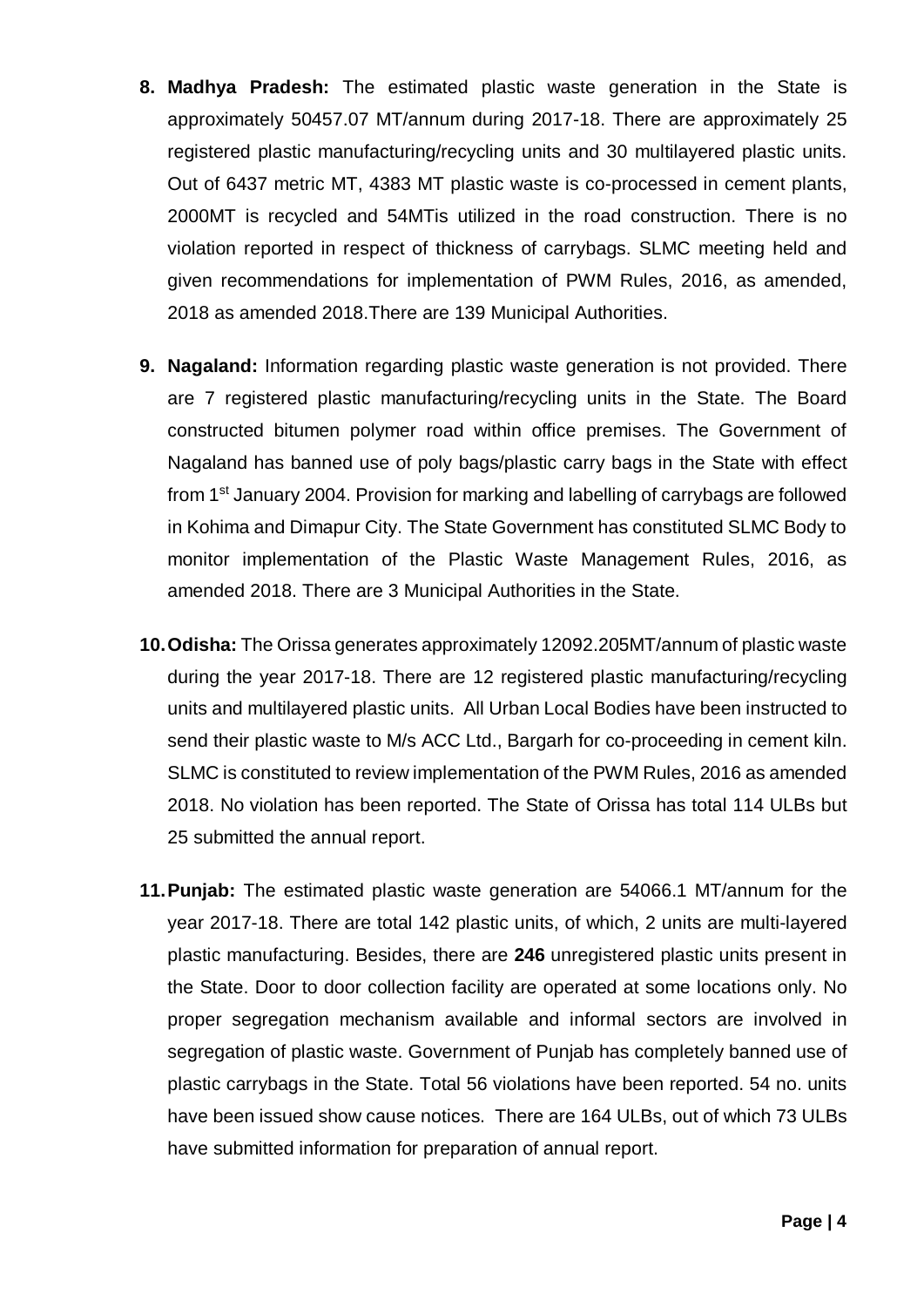- **12.Tripura:** The estimated plastic waste generation in the State is approximately 28.5 MT/annum. Use of plastic carrybags are completely banned. There are no registered plastic manufacturing/recycling unit in the State. There is complete ban on manufacture, import, storage, transportation, sale and use of plastic carry bags in the State. Practice of proper labelling and marking of plastic carry bags are not followed by all the manufacturers. There is complete ban on plastic carrybags of the State. SLMC body has been constituted by the State Government.
- **13. Uttar Pradesh:** The estimated plastic waste generation is approximately 206733.45 MT/annum of during 2016-17. There are 34 registered plastic manufacturing/recycling units and 99 units are multilayered plastic. There are 16 unregistered plastic manufacturing/recycling units in the State. There is complete ban on manufacture, import, storage, transportation, sale and use of plastic carry bags in the State. Practice of proper labelling and marking of plastic carry bags are not followed by all the manufacturers. SLMC body has not been constituted by the State Government. There are 653 Municipalities Authorities in the State.
- **14.Uttarakhand:** There is not submitted annual report for plastic waste generation of during 2016-17. There are 255 registered plastic manufacturing/recycling units and 16 units are multilayered plastic. There are 14 unregistered plastic manufacturing/recycling units in the State. There is complete ban on manufacture, import, storage, transportation, sale and use of plastic carry bags in the State. LMC body has been constituted by the State Government. There are 101 Municipalities Authorities in the State.

#### **3.0 Conclusions:**

As per the provision '17(3)' of PWM Rules, 2016, as amended, 2018 as amended 2018 SPCBs/PCCs shall prepare and submit the annual report on implementation of these Rules to CPCB by **31stJuly every year**. Out of **35** SPCBs/PCCs, only **13**SPCBs/PCCs have provided information on implementation of Plastic Waste Management & information provided by these States/UTs are compiled as per the provision '17(4)' of the PWM Rule, 2016, as amended 2018. It has been observed that SPCBs/PCCs are not able to collect information from all Urban Local Bodies (ULBs) of the State due to unknown reasons. Based on the available information, following observations have been made: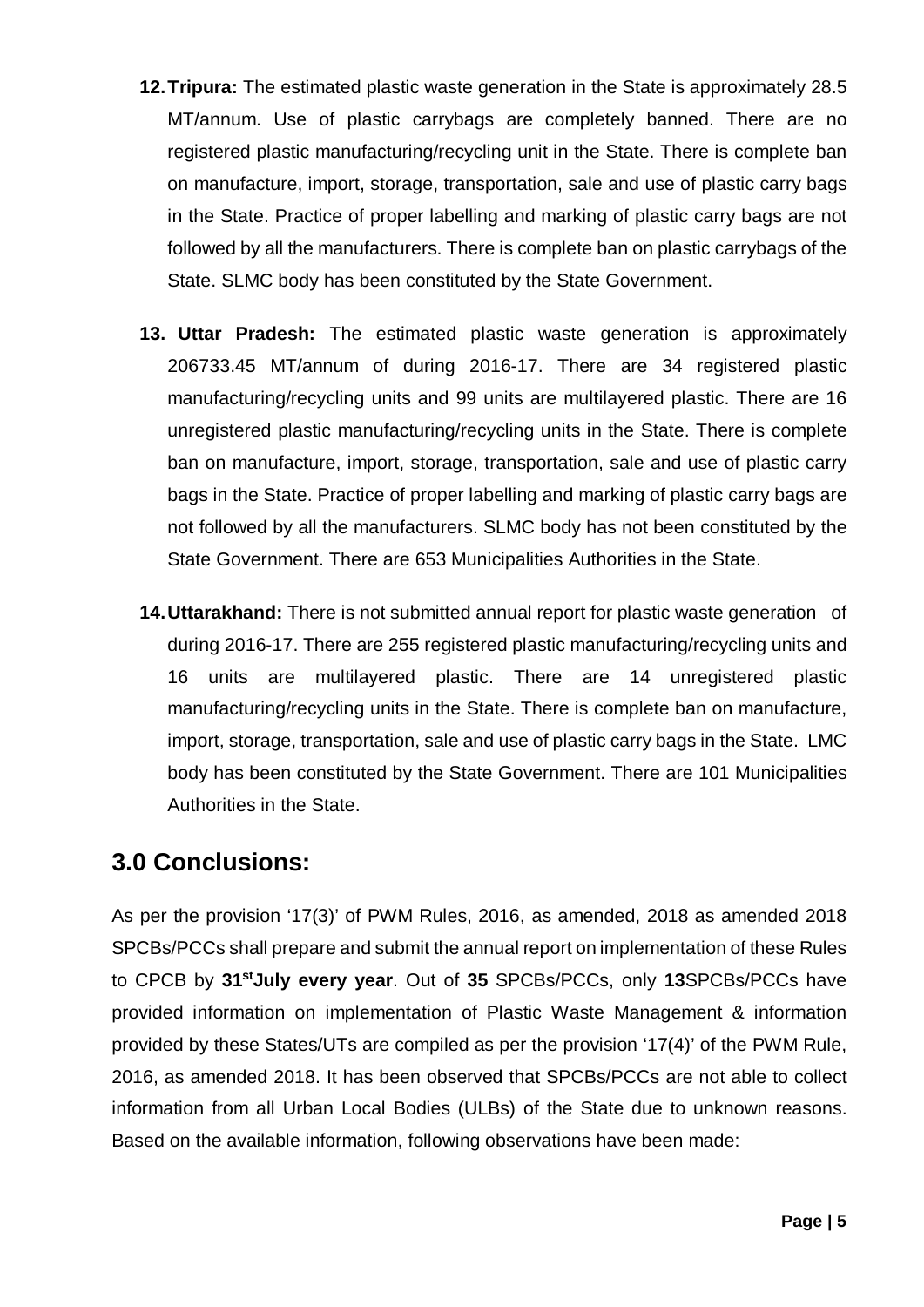- 1. As per the provision '13(1)' of PWM Rules, 2016, as amended, 2018 as amended 2018, all the plastic manufacturing/recycling units shall be registered with the concerned SPCBs/PCCs. There are about **383** unregistered plastic manufacturing/recycling units are still running in few States/UTs, namely Bihar, Punjab, Manipur, J & K and Uttar Pradesh, Uttarakhand which is against the PWM Rules,2016, as amend time to time.
- 2. According to the Rule '6' of Plastic Waste Management Rules, 2016, as amended 2018 Municipal Authorities shall be responsible setting up, operationalization and coordination of waste management system and performing the associated functions. However, it has been observed that most of the States/UTs have not established the organized system for Plastic Waste Management. Hence, resulting into widespread littering of plastic waste in towns & cities of the country. Few States/UTs namely: Gujarat, Madhya Pradesh, Meghalaya transporting their plastic waste to cement plants for co-processing. Besides, few other States/UTs namely: Orissa& Nagaland, using plastic waste for polymer bitumen road construction.
- 3. As per the Rule '14(1)' of PWM Rules, 2016, as amended, 2018 as amended 2018 shopkeepers/retailers shall be responsible for use of properly marked and labeled plastic carry bags. Most of the States/UTs are not following the proper practice of plastic carry bag labelling, especially in case of the carry bags available with the street vendors and small retailers.
- 4. As per Rule 17(3), the SPCBs/PCCs are required to submit Annual Report in Form-VI by **31st July 2018.** Majority of States/UTs have not followed the timelines. It has been observed that most of the States/UTs have not set-up proper monitoring system for use of carry bags as per the specified guidelines. It has been observed that those States/UTs, who have imposed complete ban on use and sell of plastic carry bags, the plastic bags are stocked, sold and used indiscriminately. Besides, substandard carry bags (<50µ) are used widely in majority of this States/UTs, violating PWM Rules, 2016, as amended, 2018 as amended 2018.
- 5. As per **Rule '16'** of PWM Rules, 2016, as amended, 2018 as amended 2018, there shall be a State Level Monitoring Committee (SLMC) to monitor the implementation of PWM Rules, however, majority of the States/UTs have not constituted such monitoring body till date. The States/UTs, who have constituted SLMC, are not convening meetings on regular basis, to monitor the progress of implementation of these Rules, therefore, implementation of the Rules is not effective in the cities/towns & wide spread littering of waste has been observed.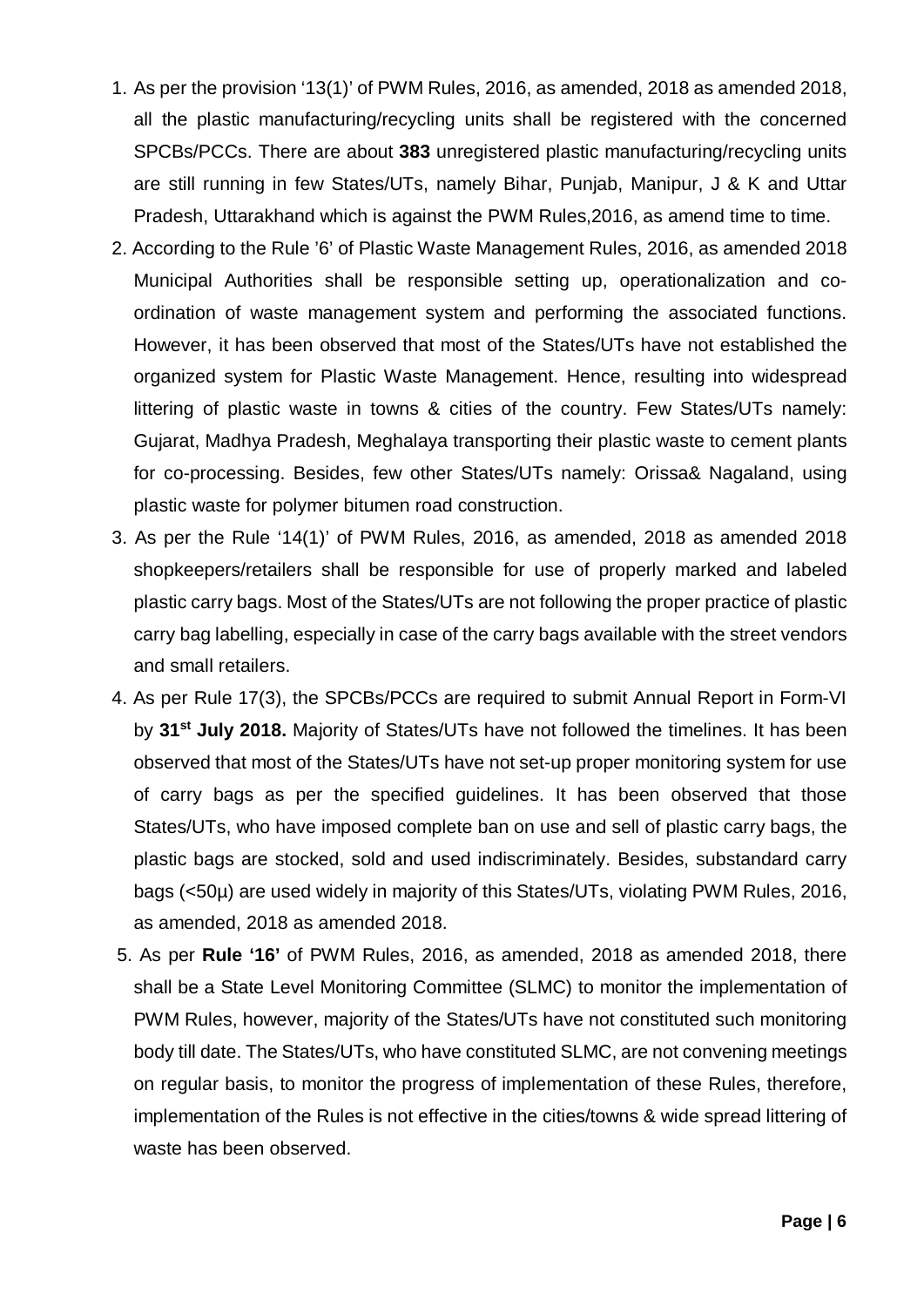#### **4.0 Recommendations:**

- Till 15.10.2018, (Last date :31.07.2018), only 14 SPCBs/PCCs have submitted partial information as per **Form-VI**, however, 21 have not submitted any information.
- MoEF&CC may direct UDDs to ensure setting-up of source-segregation at each household level for post-consumer plastic waste.
- SPCBs/PCCs should also ensure that plastic manufacturing/recycling units are running in non-conforming/residential areas. Besides, it may be also ensured that <50µm plastic carrybags/films should not be manufactured, stocked of sold and used in cities/towns.
- SPCBs/PCCs and Municipalities should constitute squad to check illegal manufacturing, stocking, sale, of plastic <50m plastic carrybags.
- SPCBs/PCCs shall ensure that Annual Report on implementation of PWM Rules, 2016 amended 2018 are complete in all respect as per **Form-VI** and submitted timely to CPCB i.e. on **31st July each year.**
- Many States/UTs have not constituted State Level Monitoring Committee (SLMC) Body to monitor implementation of PWM Rules, 2016 as amended 2018.
- State Urban Development shall incorporate PWM Rules, 2016, as amended, 2018 as amended 2018 in Municipal Bye-laws for its effective implementation.
- SPCBs/PCCs & UDDs shall ensure that open burning of plastic waste do not occur.
- SPCBs/PCCs and UDDs shall ensure that plastic waste is not littered in public places and not dumped on open drains, river, banks, sea beaches.
- SPCBs, PCCs & States/UDDs shall comply with directions of Hon'ble NGT in its order dated 20.07.2018 in the matter CPCB Vs State Governments (OA 247/2017).
- MoEF&CC shall take up issue of non-compliance of the PWM Rules with Chief Secretaries and Chief Minister of the State/UT, through Hon'ble Minister for Environment, Forest & Climate Change, Govt. of India.

**NOTE:** State wise table implementation status in **Form-VI** is annexed**.**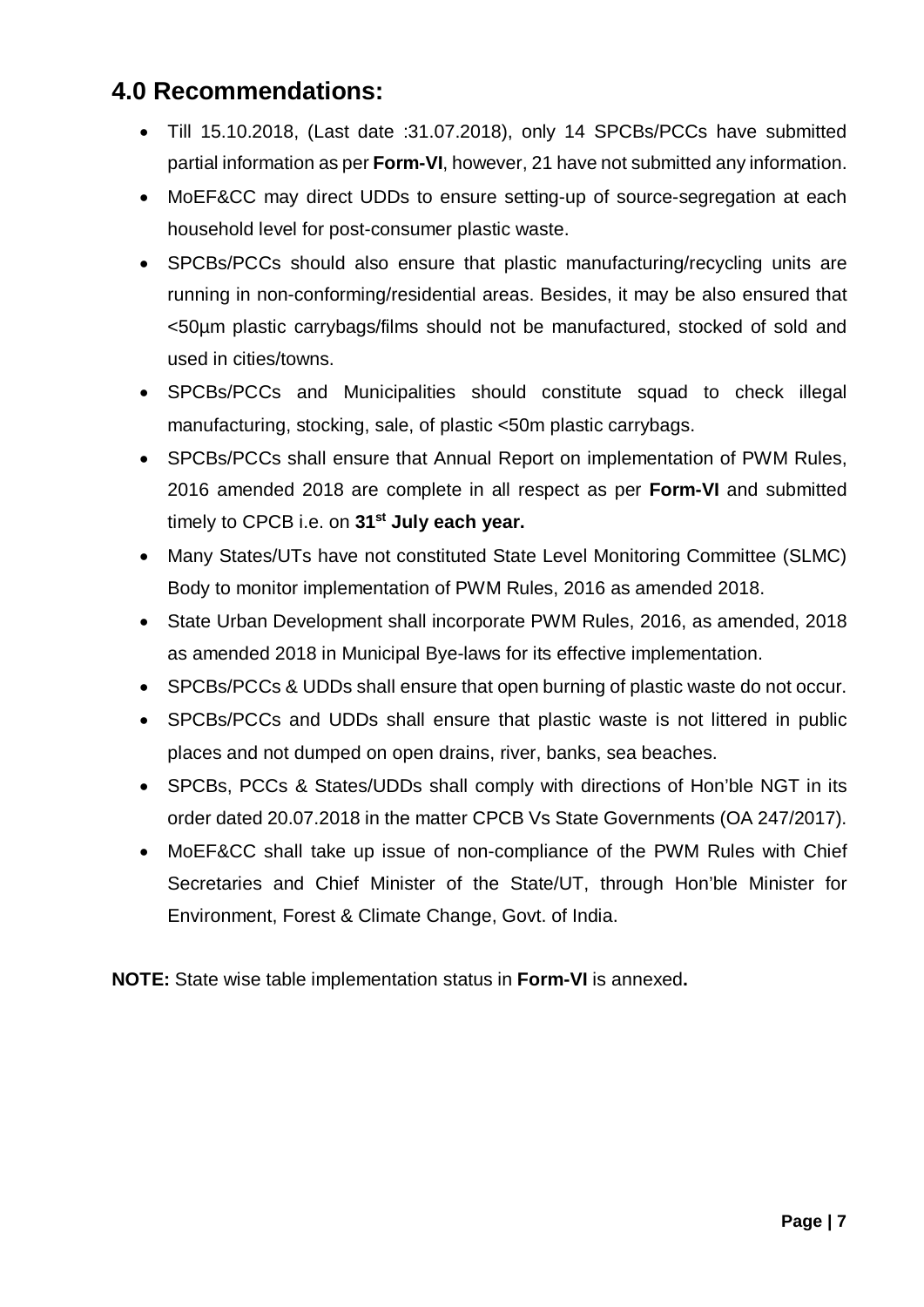**Annexure-I**

#### **FORM-VI**

#### **STATE-WISE STATUS OF IMPLEMENTATION OF PLASTIC WASTE MANAGEMENT RULES, 2016, AS AMENDED 2018, ANNUAL REPORT FOR THE YEAR… 2017-18**

| Name of<br>the<br><b>SPCB</b><br>or PCC | <b>Plastic</b><br><b>Waste</b><br>generatio<br>n<br><b>Tons</b> for<br>Annum<br>(TPA) | ion of<br>thickness<br>$>50 \mu m$<br>carrybags<br>(virgin/<br>recycled)<br>[Rule<br>4(c & d) | <b>Estimated Implementat Details of Plastic Waste</b><br><b>Management Ex.</b><br><b>Collection, Segregation</b><br>& Disposal (Co-<br><b>Processing, Road</b><br>construction, etc.) Rules<br>(5 & 6 & 9).<br>(Attach Action Plan) | <b>Partial/Complete</b><br>ban on use of<br><b>Plastic carrybags</b><br>(through Executive<br>Order)<br>Attach copy of<br>notification or<br><b>Executive Order</b> | <b>Plastic</b><br><b>Units</b> | No. of registered<br><b>Manufacturing/Recycling</b><br><b>Units (Rule 13)</b><br>Compost<br>able<br><b>Plastic</b><br><b>Units</b> | Multi-<br>layer<br><b>Plastic</b><br><b>Units</b> | No. of<br>unregistered<br>Manufacturing/<br>Recycling Units carrybags &<br>(in residential<br>or unapproved Specify No.<br>$ {\rm areas} $ (Rule 13) of units not | <b>Status of</b><br>Marking,<br>Labelling on<br>(Rule 11)<br>complied | <b>No. of violations</b><br>& action taken<br>on non-<br>compliance of<br>provisions of<br><b>PWM Rules,</b><br>2016, as<br>amended, 2018<br>(Rule 12) | <b>Status of</b><br>submission<br>of Annual<br><b>Report by</b><br><b>ULBs</b> to<br><b>SPCB/PCCs</b><br>[Rule $17(2)$ ] | <b>Submissi</b><br>on of<br><b>Annual</b><br><b>Report to</b><br><b>CPCB</b><br>[Rule<br>$17(3)$ ] |
|-----------------------------------------|---------------------------------------------------------------------------------------|-----------------------------------------------------------------------------------------------|-------------------------------------------------------------------------------------------------------------------------------------------------------------------------------------------------------------------------------------|---------------------------------------------------------------------------------------------------------------------------------------------------------------------|--------------------------------|------------------------------------------------------------------------------------------------------------------------------------|---------------------------------------------------|-------------------------------------------------------------------------------------------------------------------------------------------------------------------|-----------------------------------------------------------------------|--------------------------------------------------------------------------------------------------------------------------------------------------------|--------------------------------------------------------------------------------------------------------------------------|----------------------------------------------------------------------------------------------------|
| $\overline{1}$                          | $\overline{2}$                                                                        | 3                                                                                             | 4                                                                                                                                                                                                                                   | 5                                                                                                                                                                   |                                | 6                                                                                                                                  |                                                   | $\overline{7}$                                                                                                                                                    | 8                                                                     | 9                                                                                                                                                      | 10                                                                                                                       | 11                                                                                                 |
| Andaman<br>& Nicobar<br>Islands         | Information not provided                                                              |                                                                                               |                                                                                                                                                                                                                                     |                                                                                                                                                                     |                                |                                                                                                                                    |                                                   |                                                                                                                                                                   |                                                                       |                                                                                                                                                        |                                                                                                                          |                                                                                                    |
| Andhra<br>Pradesh                       | Information not provided                                                              |                                                                                               |                                                                                                                                                                                                                                     |                                                                                                                                                                     |                                |                                                                                                                                    |                                                   |                                                                                                                                                                   |                                                                       |                                                                                                                                                        |                                                                                                                          |                                                                                                    |
| Arunachal<br>Pradesh                    | 6                                                                                     | Complete<br>ban                                                                               | Collection done by<br>hand through<br>Municipal man power.                                                                                                                                                                          | Complete ban                                                                                                                                                        | Nil                            | Nil                                                                                                                                | Nil                                               |                                                                                                                                                                   | Not<br>Provided                                                       | Not Provided                                                                                                                                           | <b>Not</b><br>Provided                                                                                                   | Submit<br>ted                                                                                      |
| Assam                                   |                                                                                       |                                                                                               |                                                                                                                                                                                                                                     |                                                                                                                                                                     |                                | <b>Information not provided</b>                                                                                                    |                                                   |                                                                                                                                                                   |                                                                       |                                                                                                                                                        |                                                                                                                          |                                                                                                    |
| <b>Bihar</b>                            | 2280                                                                                  |                                                                                               | Nil                                                                                                                                                                                                                                 | Not banned                                                                                                                                                          |                                | Nil                                                                                                                                | Nil                                               | 40                                                                                                                                                                | Partially<br>complying                                                | Nil                                                                                                                                                    | 3/140<br><b>ULBs</b>                                                                                                     | Submit<br>ted                                                                                      |
| Chandiga<br>rh                          | 12775                                                                                 | Complete<br>Ban on<br>plastic<br>carrybags                                                    | Door to door Waste<br>collection system from<br>house-holds and<br>waste used at RDF<br>processing plant                                                                                                                            | Complete Ban                                                                                                                                                        | 126                            | Nil                                                                                                                                | Nil                                               | Nil                                                                                                                                                               | Nil                                                                   | 808 challans<br>have been<br>issued<br>against<br>violations                                                                                           | $\mathbf{1}$                                                                                                             | Submit<br>ted                                                                                      |
| Chhattisgarh                            | Information not provided                                                              |                                                                                               |                                                                                                                                                                                                                                     |                                                                                                                                                                     |                                |                                                                                                                                    |                                                   |                                                                                                                                                                   |                                                                       |                                                                                                                                                        |                                                                                                                          |                                                                                                    |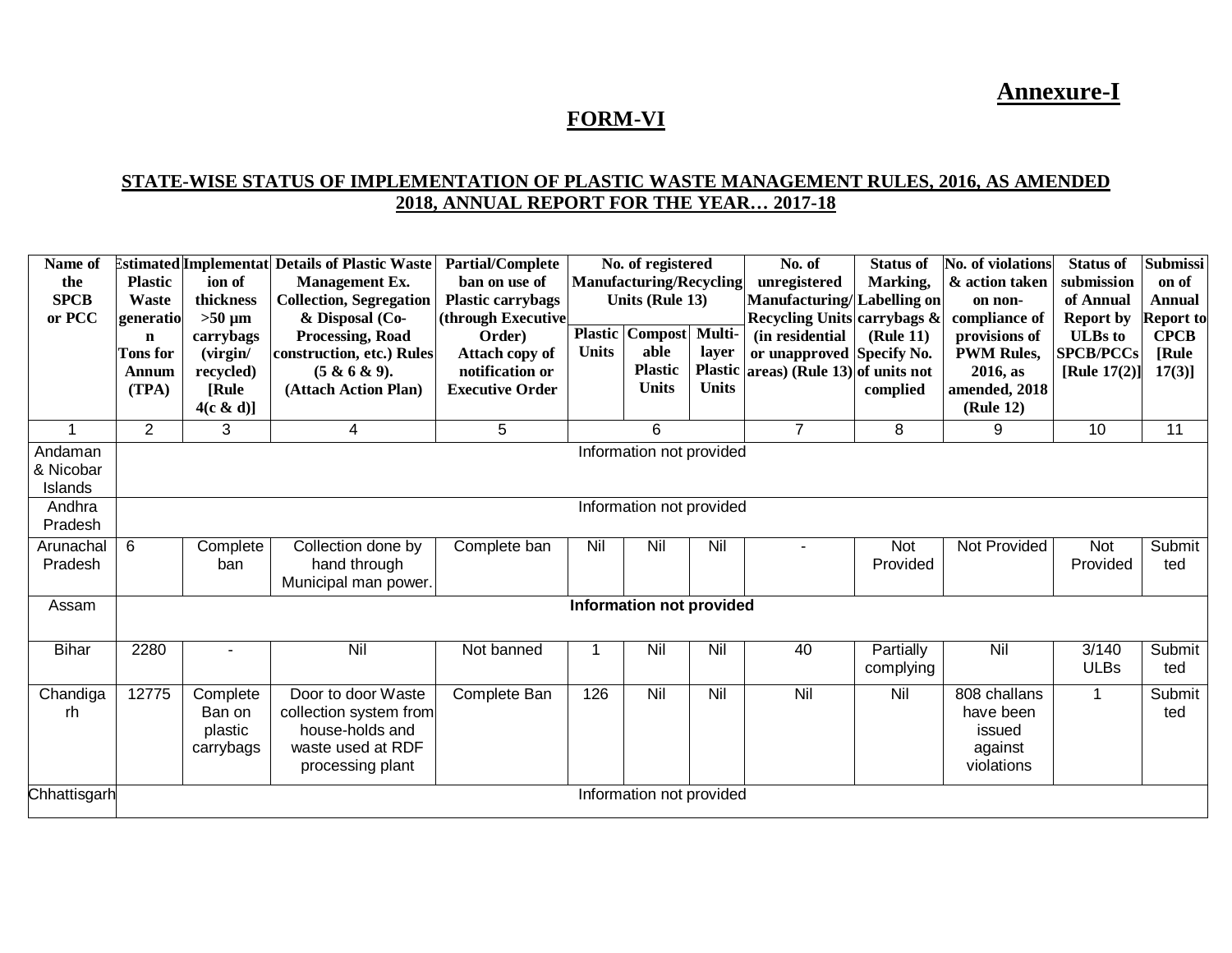| $\mathbf{1}$                                | $\overline{2}$            | $\overline{\mathbf{3}}$                                                  | 4                                                                             | $\overline{5}$                                                                                                  |     | 6                         |                 | $\overline{7}$  | $\overline{\mathbf{8}}$                     | $\overline{9}$                                                                                                                                                  | 10                                                        | $\overline{11}$ |
|---------------------------------------------|---------------------------|--------------------------------------------------------------------------|-------------------------------------------------------------------------------|-----------------------------------------------------------------------------------------------------------------|-----|---------------------------|-----------------|-----------------|---------------------------------------------|-----------------------------------------------------------------------------------------------------------------------------------------------------------------|-----------------------------------------------------------|-----------------|
| Daman,<br>Diu &<br>Dadra<br>Nagar<br>Haveli |                           |                                                                          |                                                                               |                                                                                                                 |     | Information not provided  |                 |                 |                                             |                                                                                                                                                                 |                                                           |                 |
| Delhi                                       | Information not provided  |                                                                          |                                                                               |                                                                                                                 |     |                           |                 |                 |                                             |                                                                                                                                                                 |                                                           |                 |
| Goa                                         | Information not provided  |                                                                          |                                                                               |                                                                                                                 |     |                           |                 |                 |                                             |                                                                                                                                                                 |                                                           |                 |
| Gujarat                                     | 269808                    | < 50<br>micron<br>carrybags<br>are<br>banned                             | 68973.25 MT of<br>plastic waste used for<br>co-processing in<br>cement plants | <b>Partial Ban</b><br>(Complete ban in<br>Gandhinagar city)                                                     | 869 | 3                         | 10              | 0               | <b>Not</b><br>Provided                      | Show<br>cause<br>notice<br>has<br>been issued to<br>61 units<br>and<br>closure<br><b>Direction</b><br>issued to 15<br>units for non-<br>compliance of<br>rules. | 167                                                       | Submit<br>ted   |
| Haryana                                     | Information not provided. |                                                                          |                                                                               |                                                                                                                 |     |                           |                 |                 |                                             |                                                                                                                                                                 |                                                           |                 |
| Himachal<br>Pradesh                         |                           |                                                                          |                                                                               |                                                                                                                 |     | Information not provided. |                 |                 |                                             |                                                                                                                                                                 |                                                           |                 |
| Jammu &<br>Kashmir                          | 27870                     | 50<<br>microns<br>carry bags<br>are banned<br>in $J & K$<br><b>State</b> | Nil                                                                           | Partial ban<br>imposed on<br>manufacture &<br>distribution of<br>carrybags Vide<br><b>SRO 45</b><br>dt.3-2-2017 | 187 | Nil                       | $\overline{21}$ | $\overline{22}$ | Complied<br>with the<br><b>PWM</b><br>Rules | 99 violations<br>registered &<br>Rs. 62,200<br>collected<br>from<br>defaulters                                                                                  | 20/80<br><b>ULBs</b><br>submitted<br>the annual<br>report | Submit<br>ted   |
| Jharkhand                                   |                           |                                                                          |                                                                               |                                                                                                                 |     | Information not provided  |                 |                 |                                             |                                                                                                                                                                 |                                                           |                 |
| Karnataka                                   |                           |                                                                          |                                                                               |                                                                                                                 |     | Information not provided  |                 |                 |                                             |                                                                                                                                                                 |                                                           |                 |
| Kerala                                      |                           |                                                                          |                                                                               |                                                                                                                 |     | Information not provided  |                 |                 |                                             |                                                                                                                                                                 |                                                           |                 |
| Lakshadw<br>eep                             |                           |                                                                          |                                                                               |                                                                                                                 |     | Information not provided  |                 |                 |                                             |                                                                                                                                                                 |                                                           |                 |
| Madhya<br>Pradesh                           | 61037                     | <b>Ban</b>                                                               | Plastic waste is utilized<br>for Co-processing, road<br>construction & RDFs   | Complete ban<br>on the plastic<br>carrybags in the<br>entire State                                              | 47  | $\Omega$                  | $\overline{24}$ | $\overline{20}$ | Complied<br>with the<br><b>PWM Rules</b>    | Violations<br>has not<br>observed                                                                                                                               | 106/382                                                   | Submit<br>ted   |
| Maharashtra                                 |                           |                                                                          |                                                                               |                                                                                                                 |     | Information not provided. |                 |                 |                                             |                                                                                                                                                                 |                                                           |                 |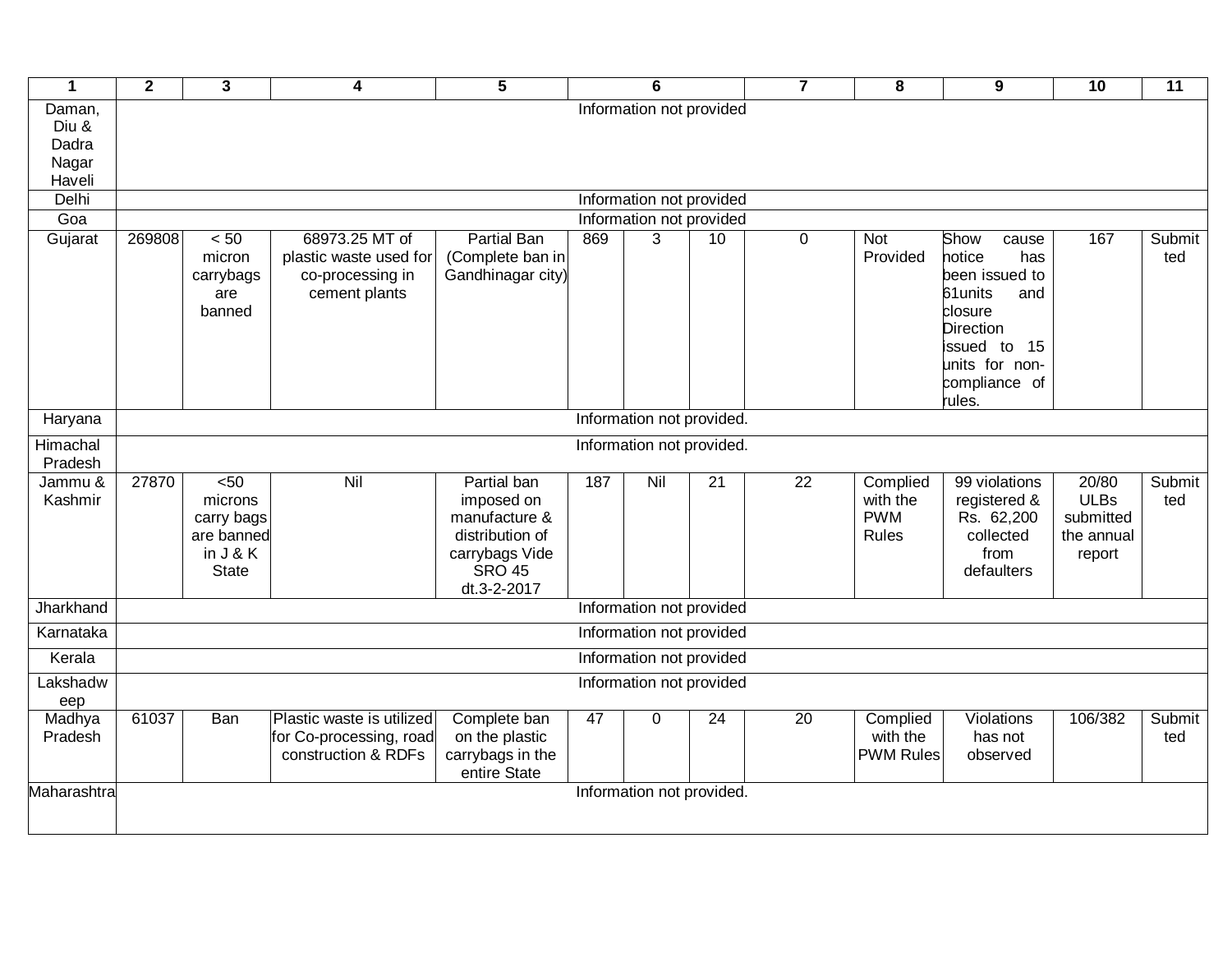| $\mathbf{1}$ | $\overline{2}$  | $\overline{\mathbf{3}}$                    | $\boldsymbol{4}$                                                                                                                                                                            | $\overline{5}$                                                                                                    |                                          | $\overline{6}$           |                                                  | $\overline{\mathbf{z}}$       | $\overline{\boldsymbol{8}}$                                                                                           | $\overline{g}$                                                                                                                                             | $\overline{10}$                                    | $\overline{11}$ |
|--------------|-----------------|--------------------------------------------|---------------------------------------------------------------------------------------------------------------------------------------------------------------------------------------------|-------------------------------------------------------------------------------------------------------------------|------------------------------------------|--------------------------|--------------------------------------------------|-------------------------------|-----------------------------------------------------------------------------------------------------------------------|------------------------------------------------------------------------------------------------------------------------------------------------------------|----------------------------------------------------|-----------------|
| Manipur      | $\overline{24}$ | <b>Ban</b>                                 |                                                                                                                                                                                             | Not banned                                                                                                        | $\overline{2}$<br>(carr<br>ybag<br>Mfg.) | Nil                      | 4<br><b>MLP</b><br>& 4<br>recyc<br>ling<br>units | 1 recycling<br>unit           |                                                                                                                       | <b>MPCB</b><br>conducted a<br>massive drive<br>and seized<br>11000 kg of<br>plastic<br>carrybags                                                           |                                                    | Submit<br>ted   |
| Meghalaya    | 15.096          | <50 micron<br>products<br>are banned       | Workshops have been<br>organized by the<br>Board & collaboration<br>on cpcb and regard to<br>co-processing of water<br>in their Kiln like<br>Dalmia Bharar, east<br>jaintia hill districts. | Not banned                                                                                                        | $\overline{4}$                           | Nil                      | Nil                                              | Nil                           |                                                                                                                       | Nil                                                                                                                                                        | $\overline{7}$                                     | Submit<br>ted   |
| Mizoram      |                 |                                            |                                                                                                                                                                                             |                                                                                                                   |                                          | Information not provided |                                                  |                               |                                                                                                                       |                                                                                                                                                            |                                                    |                 |
| Nagaland     | 14052.5         | Complete<br>ban on<br>Plastic<br>carrybags | Plastic waste has<br>been utilized for road<br>construction                                                                                                                                 | Ban                                                                                                               | 6                                        | Nil                      | Nil                                              | Complied<br>with the<br>Rules | Govt.<br>$\overline{of}$<br>Nagaland<br>aims<br>to<br>make<br>plastic free<br><b>State</b><br>by<br>November,<br>2018 | Nil                                                                                                                                                        | There are<br>3 MB & 6<br>Town<br>councils.         | Submit<br>ted   |
| Odisha       | 12092.2<br>05   | Complete<br>ban on<br>Plastic<br>carrybags | Plastic waste is<br>utilized for<br>Co-processing in<br>Cement Plant,                                                                                                                       | Govt. imposed<br>complete ban<br>on plastic<br>carrybags                                                          | 12 Mfg.<br>& 1<br>recyclin<br>g units    | Nil                      | $\overline{7}$                                   | Data Not<br>provided          |                                                                                                                       | $\overline{N}$                                                                                                                                             | <b>AR</b><br>Submitted<br>by 25/114<br><b>ULBS</b> | Submit<br>ted   |
| Puducherry   |                 |                                            |                                                                                                                                                                                             |                                                                                                                   |                                          | Information not provided |                                                  |                               |                                                                                                                       |                                                                                                                                                            |                                                    |                 |
| Punjab       | 54066.1         | Complete<br>Ban                            | Govt. has been<br>implementing the door<br>to door waste<br>collection system and<br>rag pickers<br>segregates plastic<br>waste at their own<br>level at the dumpsite.                      | Notifications<br>regarding<br>complete ban on<br>plastic carry<br>bags issued<br>vide. Dated 29th<br>march, 2016. | $\overline{142}$                         | 0                        | $\overline{2}$                                   | 246                           | Plastic<br>carry bags<br>has been<br>banned in<br>the entire<br>State of<br>Punjab                                    | Closure<br>directions<br>issued to 2<br>units and<br>show cause<br>notices have<br>been issued to<br>54 units for<br>non-<br>compliance of<br><b>Rules</b> | 164                                                | Submit<br>ted   |